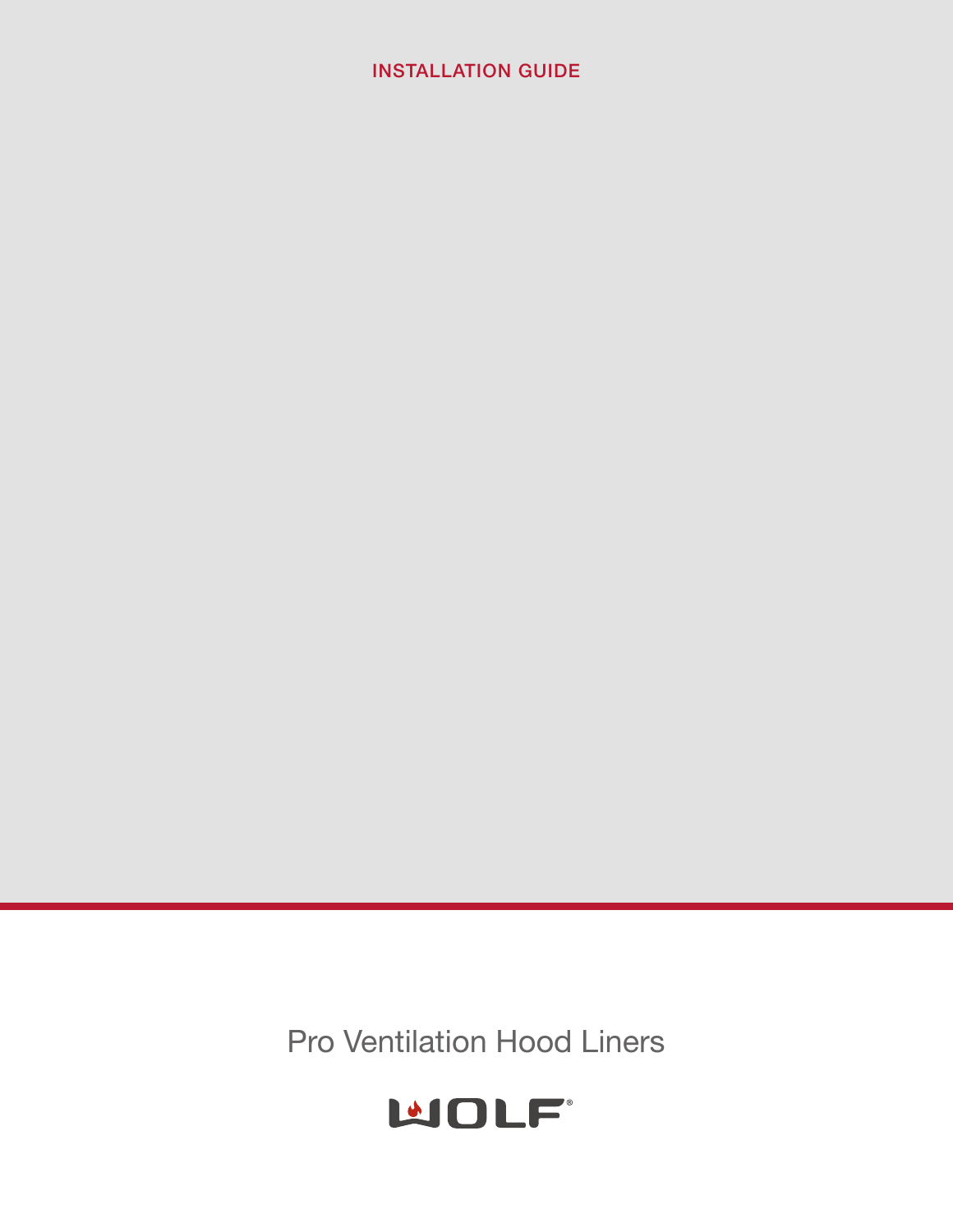# **Contents**

| Installation Considerations 4 |
|-------------------------------|
|                               |
|                               |
|                               |

Features and specifications are subject to change at any time without notice. Visit wolfappliance.com/specs for the most up-to-date information.

**IMPORTANT NOTE:** Throughout this guide, dimensions in parentheses are millimeters unless otherwise specified.

# Important Note

To ensure the safe and efficient use of Wolf equipment, please take note of the following types of highlighted information throughout this guide:

**IMPORTANT NOTE highlights information that is especially important.**

**CAUTION signals a situation where minor injury or product damage may occur if instructions are not followed.**

**WARNING states a hazard that may cause serious injury or death if precautions are not followed.**

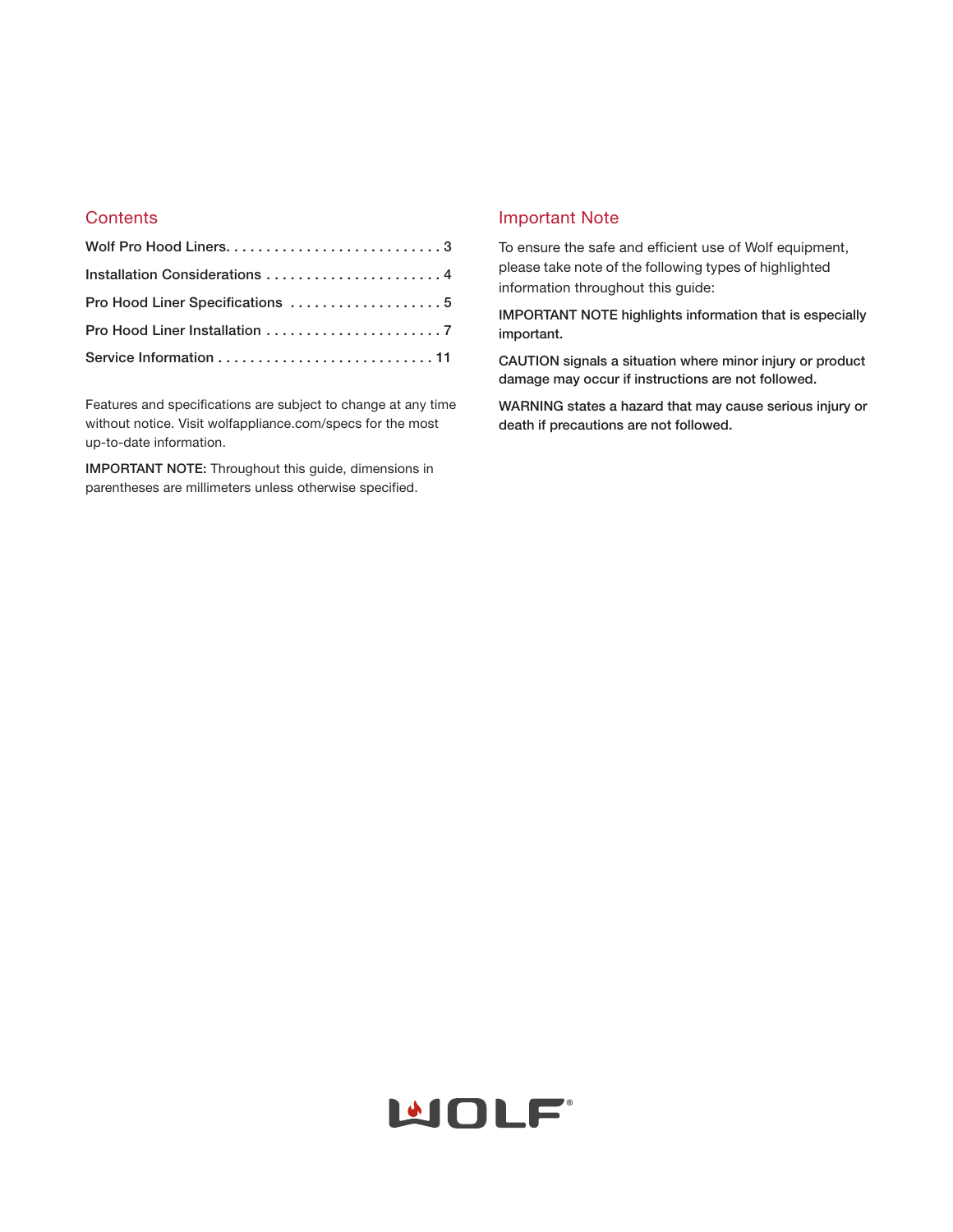# Pro Hood Liner Installation

**IMPORTANT NOTE:** This installation must be completed by a qualified installer or Wolf factory certified service.

Read this entire installation guide and blower installation instructions prior to installation and save for the local inspector's reference. The homeowner should keep this installation guide for future reference.

This appliance must be installed in accordance with National Electrical Codes, as well as all state, municipal and local codes. The correct voltage, frequency and amperage must be supplied to the appliance from a dedicated, grounded circuit which is protected by a properly sized circuit breaker or time delay fuse. The proper voltage, frequency and amperage ratings are listed on the product rating plate.

Record the model and serial numbers before installing the hood liner. Both numbers are listed on the product rating plate, located inside the left wall of the hood liner shell. Refer to the illustration below.

|  | <b>Wolf Pro Hood Liner</b> |  |
|--|----------------------------|--|
|  |                            |  |



**Location of rating plate (inside hood).**

| <b>Wolf Pro Hood Liner</b> |  |
|----------------------------|--|
| Model Number               |  |
| <b>Serial Number</b>       |  |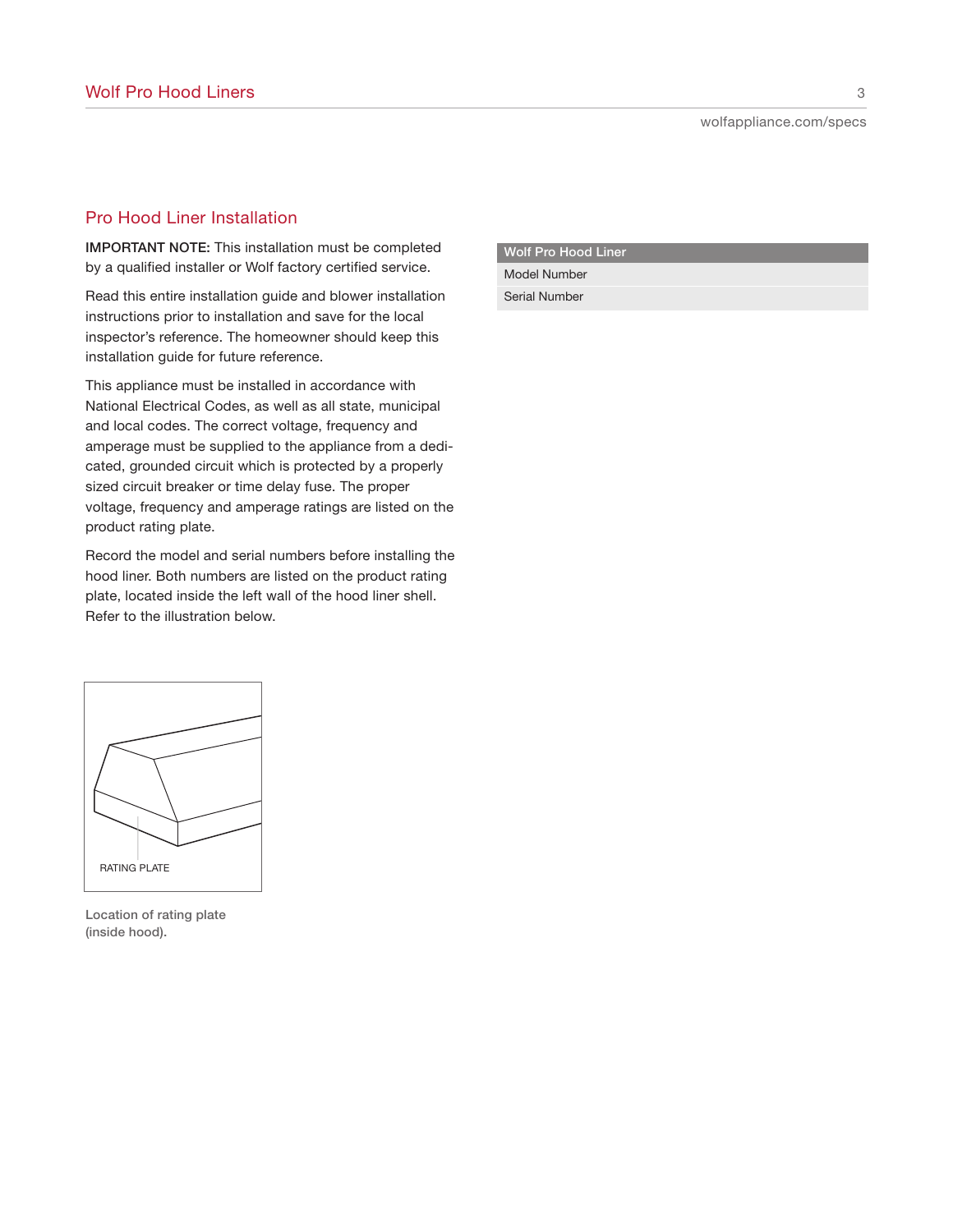# IMPORTANT INSTRUCTIONS

# **TO REDUCE THE RISK OF FIRE, ELECTRIC SHOCK OR INJURY, OBSERVE THE FOLLOWING:**

- Installation work and electrical wiring must be done by qualified person(s) in accordance with all applicable codes and standards, including fire-rated construction.
- Two installers are recommended due to the size and weight of the pro hood liner.
- Install the pro hood liner only with a blower manufactured by Wolf.
- When cutting or drilling into wall or ceiling, do not damage electrical wiring and other hidden utilities.
- Ducted fans must always be vented to the outdoors.

#### **A CAUTION**

**To reduce the risk of fire and properly exhaust air, be certain to duct air outside. Do not vent exhaust air into spaces within walls or ceilings or into attics, crawl spaces or garages.**

#### Installation Considerations

Wolf pro hood liners are recommended for use with all Wolf cooking appliances.

- Proper installation is the responsibility of the installer. Product failure due to improper installation is not covered under the Wolf warranty. Refer to the Wolf pro ventilation hoods use & care guide for warranty details, or visit the contact & support section of our website, wolfappliance.com.
- Warranty service must be performed by Wolf factory certified service. Wolf is not responsible for service required to correct a faulty installation.

#### **DECORATIVE HOODS**

The bottom edge of the decorative hood can not extend below the hood liner. The bottom  $3/4$ " (19) of the hood liner is stainless steel. The remaining reveal is galvanized metal. Verify the decorative hood does not extend beyond 3/4" (19) to ensure the most visually appealing installation.

#### **BLOWER ASSEMBLIES**

Wolf pro hood liners are shipped without a blower assembly. Internal, in-line and remote blowers are available through your authorized Wolf dealer. For local dealer information, visit the find a showroom section of our website, wolfappliance.com.

Blower size is dependant on the size of the cooking surface, volume of air being moved and length of the duct run. Refer to ventilation recommendations in the Wolf design guide.

In-line and remote blowers require a Romex® (not provided) from the blower to the ventilation hood.

For blower installation, refer to specific instructions provided with each blower. Additional information can also be found on our website, wolfappliance.com.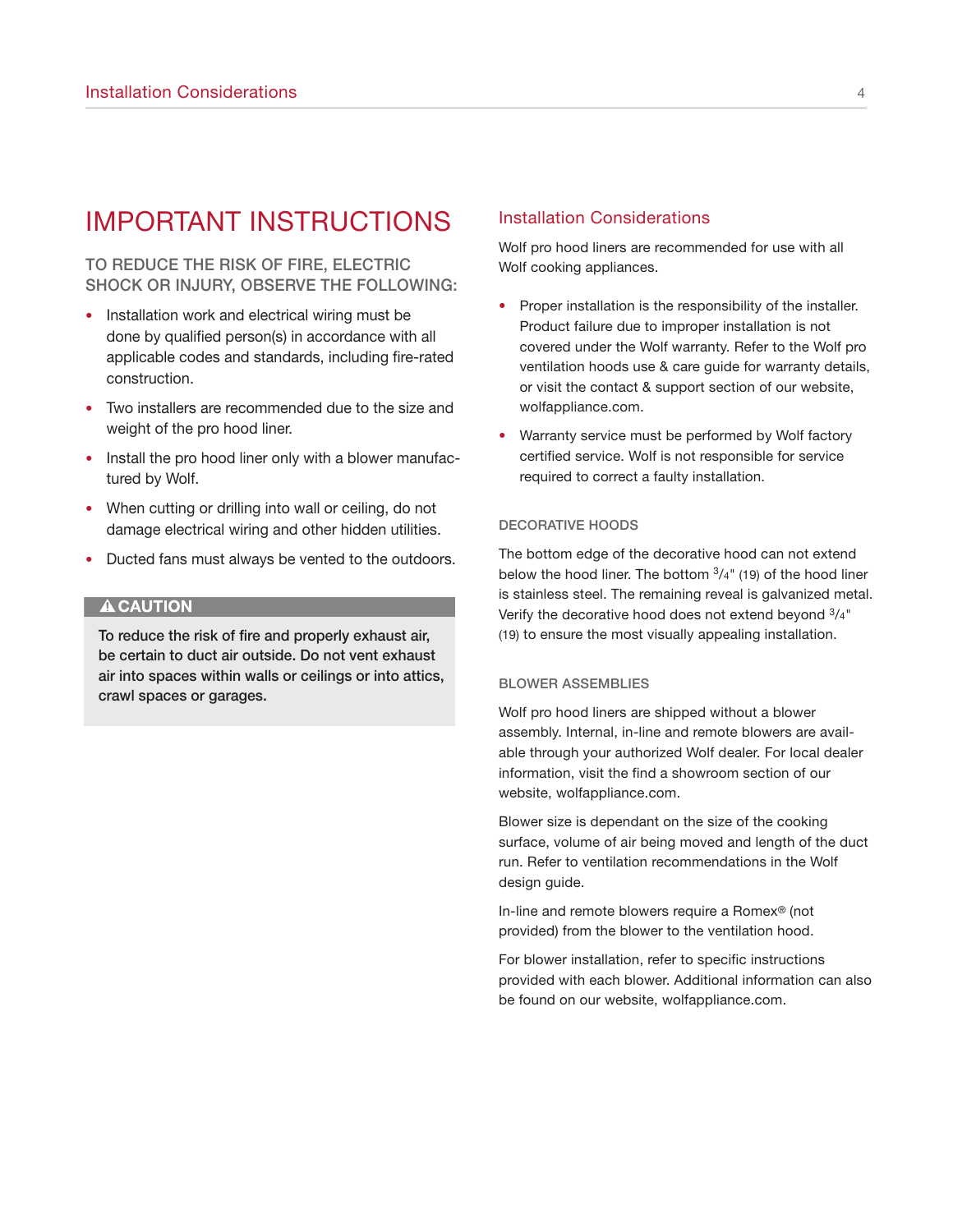wolfappliance.com/specs

# Overall Dimensions

**PRO HOOD LINERS**



# Installation

### **PRO HOOD LINERS**

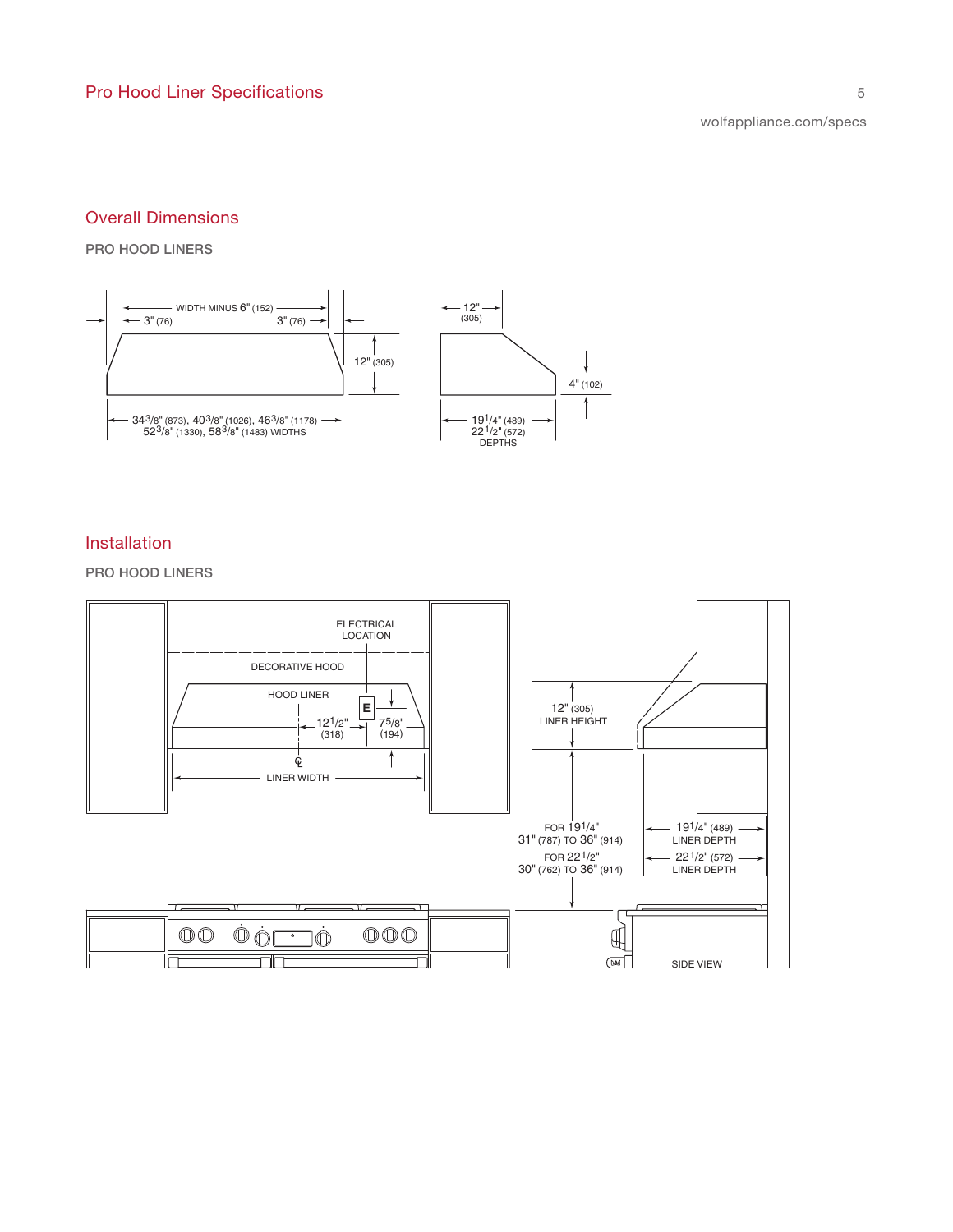# Discharge Specifications

The illustration below provides dimensions critical for proper installation of the pro hood liner. Dimension A in the illustration will vary with the width of the hood liner. Refer to the chart below.

| <b>Pro Hood Liners</b>  |                  |
|-------------------------|------------------|
| <b>HOOD LINER WIDTH</b> | A                |
| $343/8$ " (873)         | $143/16''$ (378) |
| $40^3$ /8" (1026)       | $173/16''$ (437) |
| $463/8"$ (1178)         | $203/16''$ (513) |
| $52^3/s''$ (1330)       | $233/16"$ (589)  |
| $583/8$ " (1483)        | $263/16"$ (665)  |

# Electrical Requirements

Wolf pro hood liners require a separate, grounded 120 V AC, 60 Hz power supply. The service should have its own 15 amp circuit breaker. Locate the electrical supply within the shaded area shown in the installation illustration on the previous page.

In-line and remote blowers require a Romex® (not provided) from the blower to the ventilation hood.

**IMPORTANT NOTE:** You must follow all National Electrical Code regulations. In addition, be aware of local codes and ordinances when installing your service.

### **A WARNING**

**Risk of electrical shock. This hood must be properly grounded. Electrical service for the hood must be installed by a qualified electrician in accordance with all applicable national and local electrical codes.**



**Hood liner discharge.**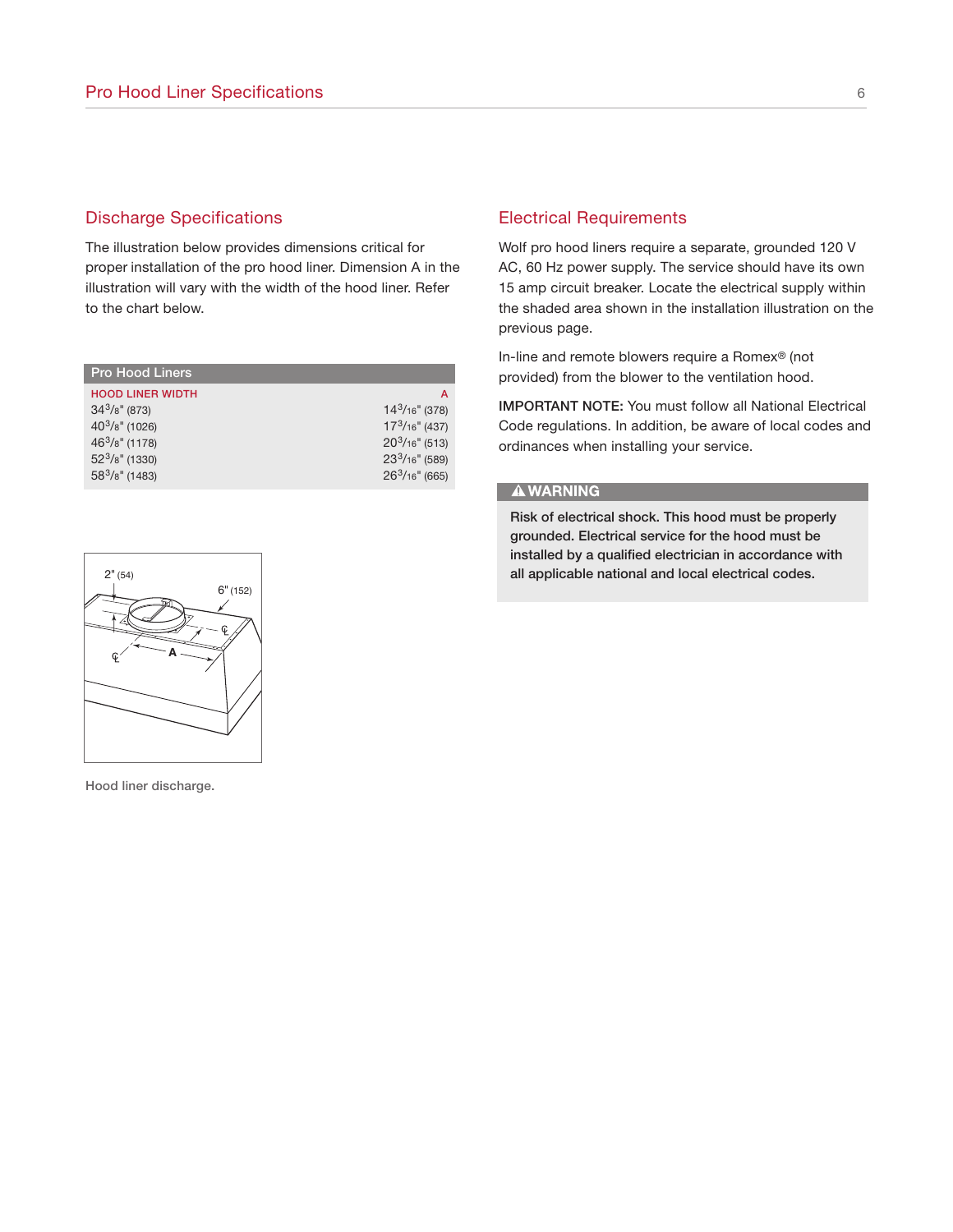# Install Ductwork

### **AWARNING**

**To reduce the risk of fire, use only metal ductwork.**

10" (254) round, rigid metal duct is recommended for pro hood liners.

A straight, short run is most effective and will ensure proper operation. For best results, duct run should not exceed 50' (15 m). For runs exceeding 50' (15 m), a higher CFM blower may be required to maintain proper air flow and performance. A remote blower installed on a short duct run may increase the potential for noise.

Internal and in-line blowers require a roof or wall cap (not provided). Connect ductwork to the cap and work back towards the hood liner. Use sheet metal screws and aluminum tape or high temperature duct tape to seal joints between ductwork sections.

All pro hood liners include a backdraft damper in the transition assembly. Local codes may require the use of an additional backdraft and/or make-up air damper. Contact your local HVAC professional for specific requirements.

Backdraft and make-up air dampers are available through your authorized Wolf dealer. For local dealer information, visit the find a showroom section of our website, wolfappliance.com.

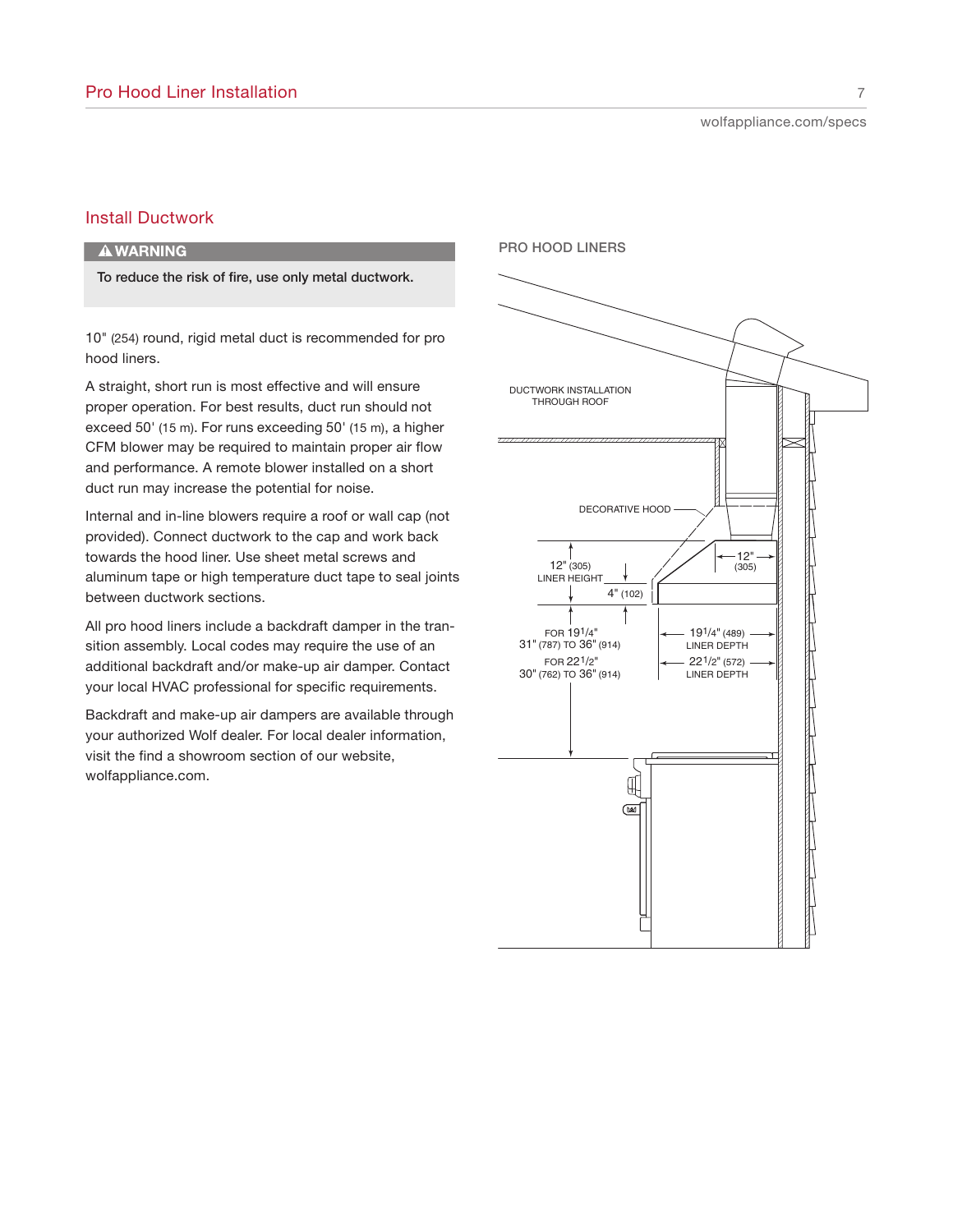### Wall Preparation

Minimum 2" (51) x 4" (102) lumber is required to construct wall framing. Refer to the illustration below for mounting hole locations and a cross-section view of a typical installation.

### **AWARNING**

**Framing must be able to support the weight of the hood and internal blower, if applicable.**





**Mounting hole locations. Installation cross-section.**

### Hood Liner Preparation

**IMPORTANT NOTE:** Remove all packaging material from hood liner and damper. Failure to remove material will obstruct airflow and significantly decrease performance.

- **1)** To remove filters, press upward then rotate bottom outward. Refer to the illustration below. To aide in removal, remove center filter first. Gloves should be worn when handling filters.
- **2)** The damper is packaged inside the hood liner in a separate box. Remove damper from box and place it on top of the hood liner using the hold-down brackets.
- **3)** Secure hold-down brackets to damper flange with screws provided. Refer to the illustration below.
- **4)** Seal with aluminum tape or high temperature duct tape.
- **5)** Connect damper to duct using sheet metal screws and aluminum tape or high temperature duct tape. Verify screws do not affect the operation of the damper.





**Filter removal. Mount damper.**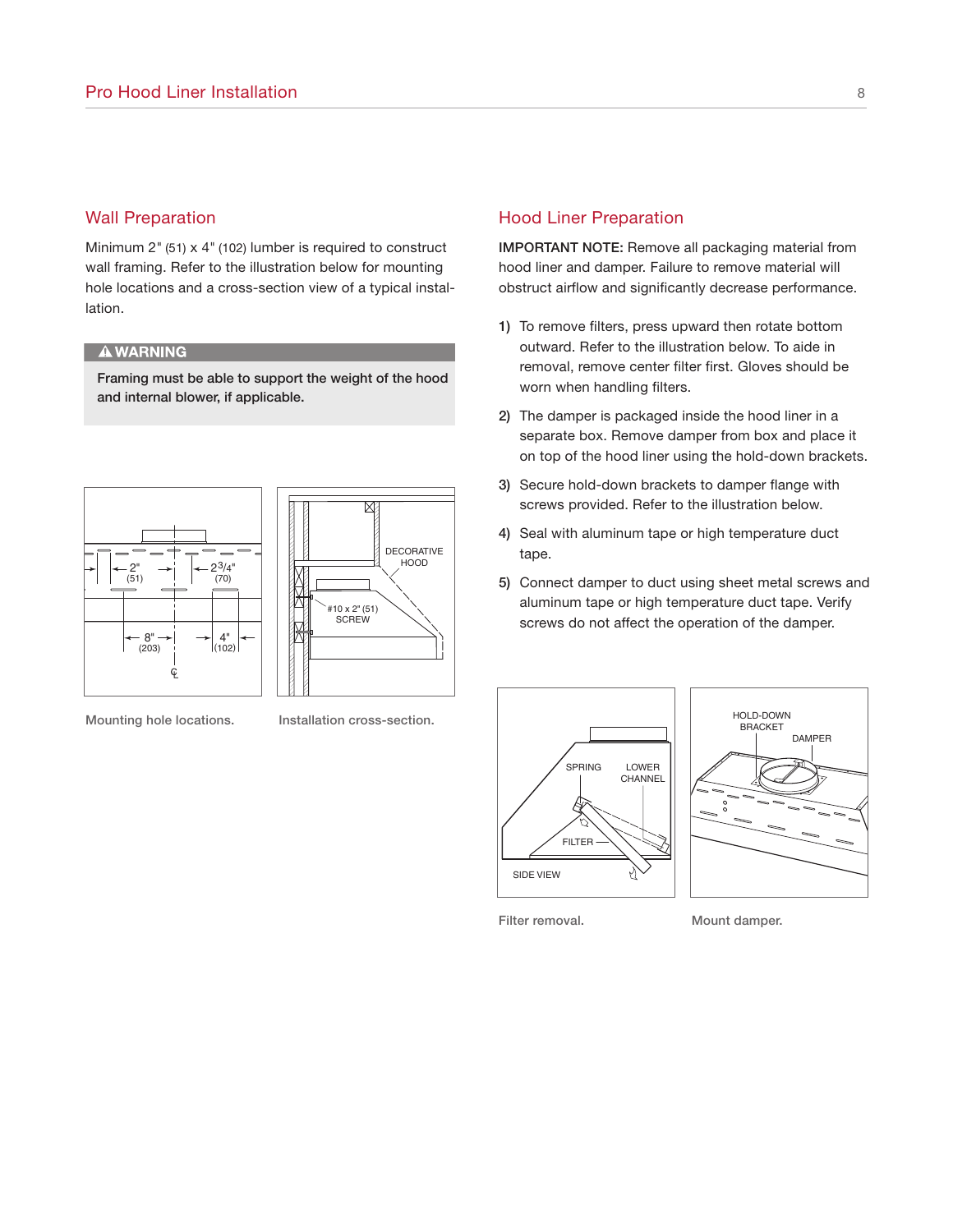### Hood Liner Installation

Position the hood liner in the desired location. Insert #10 x 2" (59) screws through the mounting holes on the back plate. Verify the screws engage two wall studs or blocking.

If additional support is required, drill supplementary holes through the back plate and secure with screws.

# Electrical Connection

### **AWARNING**

**Before making electrical connections, make sure the electrical power is turned off at the service panel.**

**IMPORTANT NOTE:** Refer to specific installation instructions provided with each blower assembly for additional mounting and wiring instructions.

- **1)** Remove the electrical box cover from inside the hood liner. Insert Romex® from service panel (and Romex® from in-line or remote blower, if applicable) through the back of the hood liner and into the electrical box. Secure with an appropriate electrical connector. Refer to the illustration below.
- **2)** Use wire connectors provided to connect black to black, white to white and green to green/bare wire. For in-line and remote blowers, attach the cord assembly to Romex® from the blower.
- **3)** Place all wiring connections inside the electrical box and reinstall electrical box cover. Verify all wires are secure and not pinched between cover.
- **4)** Insert cord assembly plug into hood liner receptacle. Refer to the illustration below. Turn on power and check operation.





**Location of electrical box. Location of receptacle.**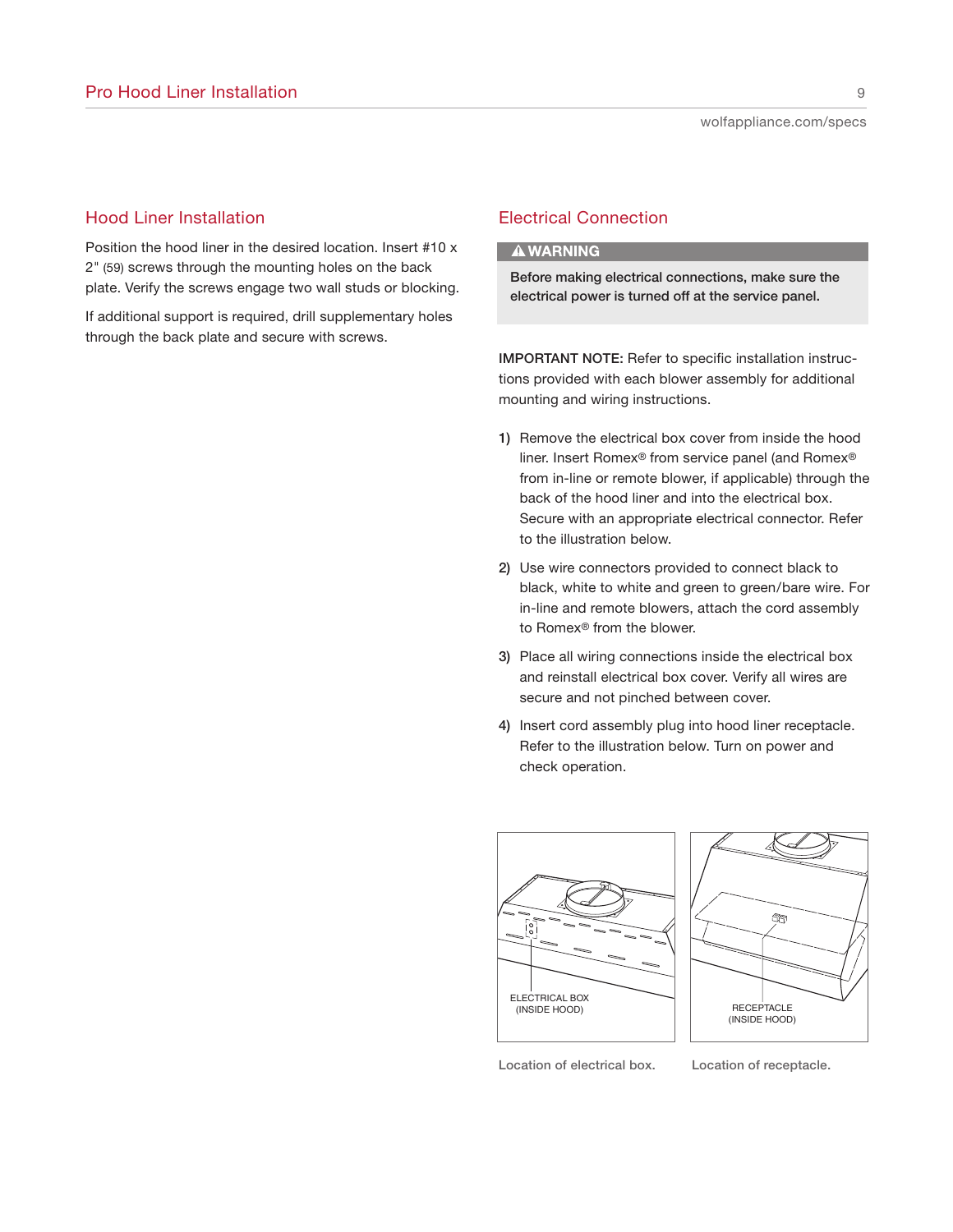# Complete the Installation

#### **FILTER INSTALLATION**

To install filters, press upward then rotate bottom outward. The filter vanes should be placed perpendicular to the front of the hood. Refer to the illustration below. To aide in removal, remove center filter first. Gloves should be worn when handling filters.

#### **LIGHT BULB INSTALLATION**

A suction-cup-style light bulb changer is provided with pro hood liners. Use the changer to push the bulb into the receptacle and rotate counterclockwise one-quarter turn. Refer to the illustration below.

# **Troubleshooting**

**IMPORTANT NOTE:** If the pro hood liner does not operate properly, follow these troubleshooting steps:

- Verify electrical power is supplied to the appliance.
- Verify all packaging material has been removed.
- If the appliance does not operate properly, contact Wolf factory certified service. Do not attempt to repair. Wolf is not responsible for service required to correct a faulty installation.



**Filter installation. Light bulb installation.**

LIGHT BULB CHANGER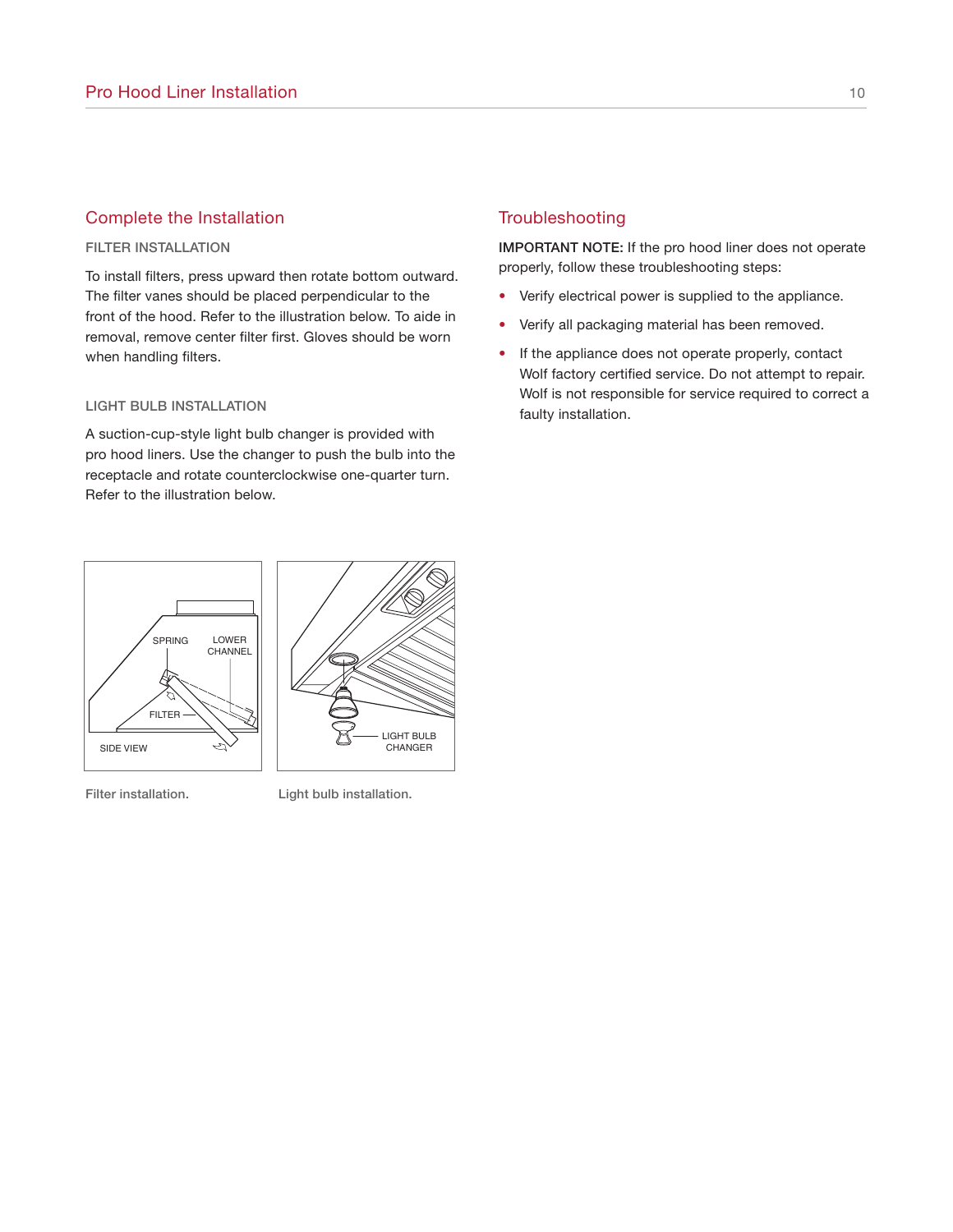# Service Information

If service is necessary, maintain the quality built into your pro hood liner by contacting Wolf factory certified service.

For the name and number of Wolf factory certified service nearest you, check the contact & support section of our website, wolfappliance.com or call Wolf customer care at 800-222-7820.

When calling for service, you will need the model and serial numbers of the hood liner. This information is found on the product rating plate, located inside the left wall of the hood liner shell. Refer to the illustration below.

#### **A WARNING**

**Before servicing or cleaning, switch power off at the service panel and lock the service disconnecting means to prevent power from being switched on accidentally. If it cannot be locked, securely fasten a prominent warning tag, to the service panel.**



**Location of rating plate (inside hood).**

The information and images in this guide are the copyright property of Wolf Appliance, Inc. Neither this guide nor any information or images contained herein may be copied or used in whole or in part without the express written permission of Wolf Appliance, Inc. @Wolf Appliance, Inc. all rights reserved.

Wolf, Wolf & Design, Wolf Gourmet, W & Design and the color red as applied to knobs are registered trademarks and service marks of Wolf Appliance, Inc. Sub-Zero, Sub-Zero & Design, Dual Refrigeration, Constant Care and The Living Kitchen are registered trademarks and service marks of Sub-Zero, Inc. (collectively, the "Company Marks.") All other trademarks or registered trademarks are property of their respective owners in the United States and other countries.